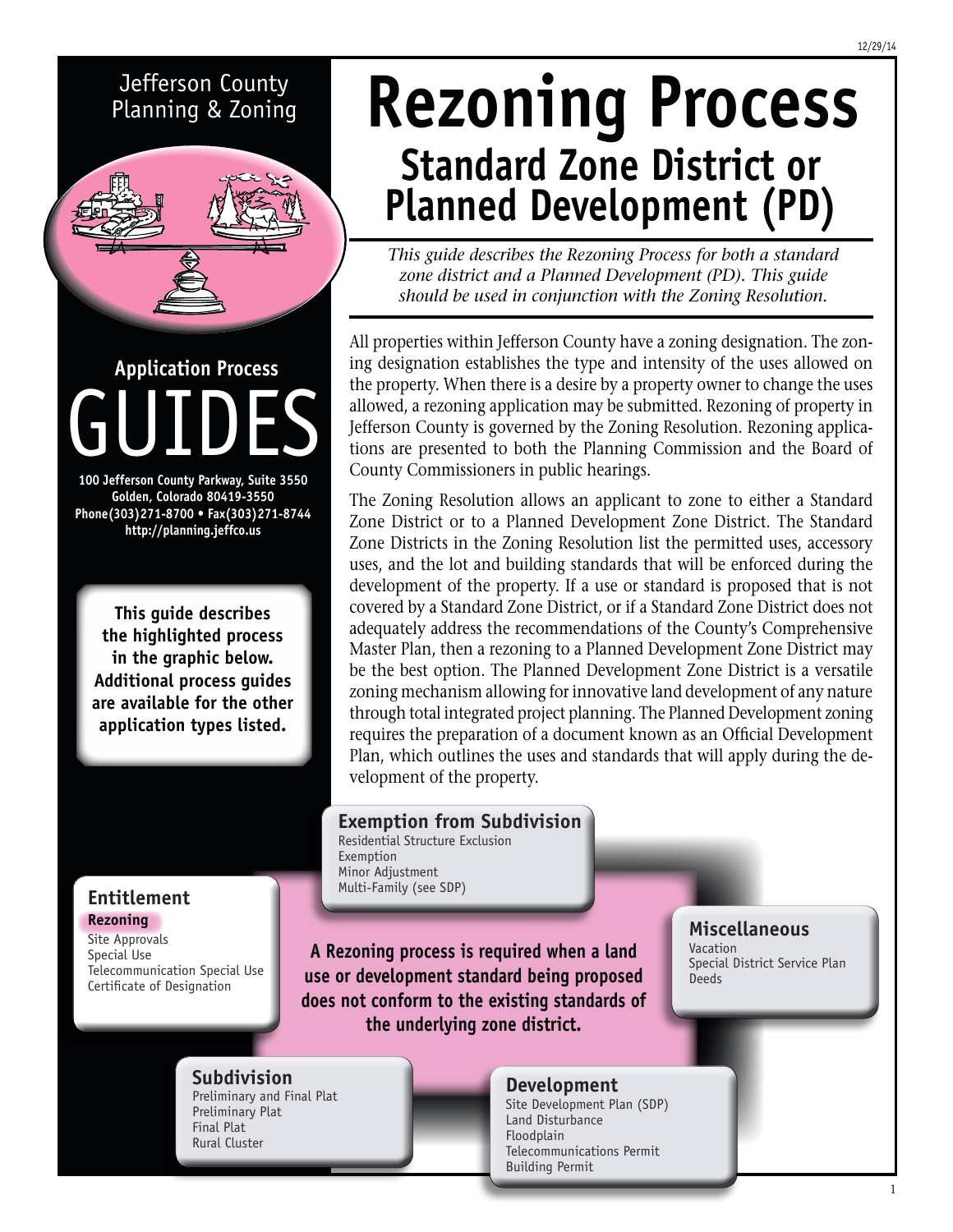## **Optional Pre-Application**

The Pre-Application process was created to provide applicants with a quick review of development proposals based on limited information. The review is intended to provide information about the regulations and process that will assist an applicant in making key decisions about the development proposal prior to making a formal application. Refer to the Zoning Resolution and the Pre-Application Guide for additional details.

## **Submittal Requirements**

The submittal documents required for an application will vary based on the specifics of each unique application. Prior to the Formal Application, the case manager will provide the applicant with information identifying the type and number of required documents for the application. A complete explanation of the submittal requirements can be found in the Submittal Requirement Section of the Zoning Resolution.

# **Rezoning Process**

*The information provided below is intended to be a brief overview of the rezoning process. For a complete explanation of the rezoning requirements, please refer to the Zoning Resolution.*

*Step 1 Step 2*

### **Community Meeting**

*This meeting should be conducted in the general vicinity of the property involved in the rezoning application and is intended to be a forum for an information exchange between an applicant and community members. The Community Meeting must be held prior to making a Formal Application. (Refer to the Zoning Resolution and the Community Meeting Guide for additional details)*

#### **Sufficiency Review**

*The applicant will submit one copy of each document required for the formal application. The assigned Case Manager will review the documents to determine if they are complete. The Case manager will then prepare a letter explaining any deficiencies in the submittal documents. The letter will include a referral matrix that identifies County divisions and other agencies that will receive submittal documents. The applicant shall revise the submittal information as may be required to comply with County standards.*

#### *Step 3*

#### **Formal Application Submittal**

*The applicant shall submit all documents identified in the Case Manager's response to the Sufficiency Review.*

## **Referral Process**

*The Zoning Resolution anticipates that an application will be sent out on two referrals before it is ready for the hearing process; however, at any time after the 1st Referral the Case Manager may decide that the application is in substantial conformance with all applicable regulations and is ready for hearing. Additional fees will be incurred for a third referral and any subsequent referral there after. The general referral steps are as follows:*

- *1. The Case Manager will refer the application and supporting documents to County divisions and other agencies.*
- *2. After the referral, the Case Manager will provide the applicant with a Staff response inclusive of referral agency responses, and will include a referral matrix for the next referral if applicable.*
- *3. The applicant will address, in writing, any issues identified by the Case Manager or any referral agency and resubmit revised documents for the next referral.*

#### *Step 4 Step 5*

**Hearing Documents** *The hearing documents shall be identified by the Case Manager.* 

## *Step6 Step 7 Step 8*

#### **Planning Commission Hearing**

*The application will be presented to the Planning Commission in a public hearing. The Planning Commission will make a recommendation on the application to the Board of County Commissioners.*

#### **Board of County Commissioners Hearing**

*The application will be presented to the Board of County Commissioners in a public hearing. The Board of County Commissioners will approve or deny the application.* 

#### **Post Hearing Review (Planned Development Only)**

*When the applicant complies with any approval conditions and submits the executed mylar and other final documents, staff will obtain the required county approval signatures and have the documents recorded.*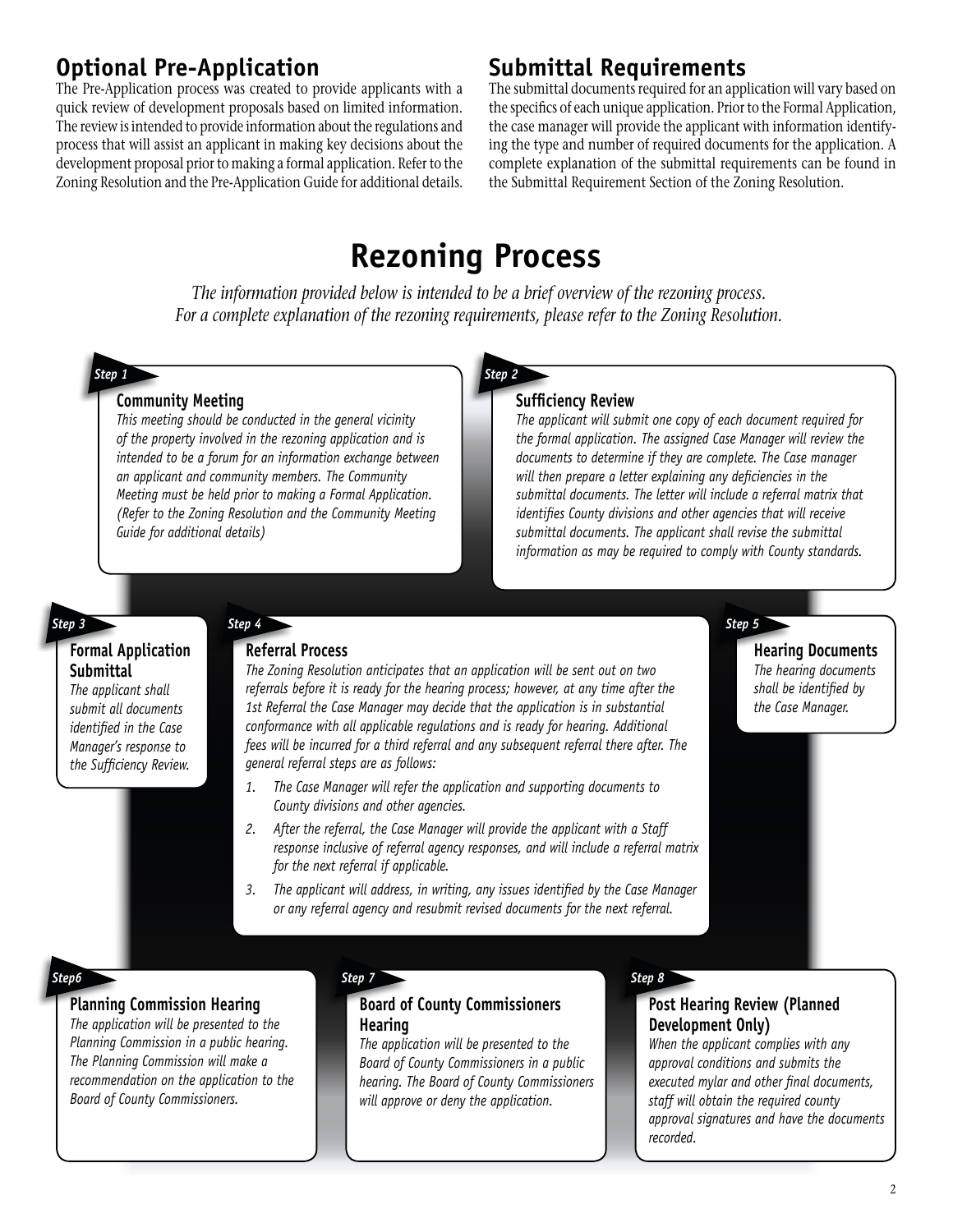# **Evaluation/Decision**

A rezoning application is evaluated against the following criteria:

- 1. The compatibility of the permitted uses with existing and allowable land uses in the surrounding area.
- 2. The degree of conformance of the proposed zone change to applicable land use plans.
- 3. The effect upon the health, safety, and welfare of the residents and landowners in the surrounding area.

Additional evaluation criteria when rezoning to Planned Development:

4. The impacts of the proposed use upon property in the surrounding area and the ability of mitigating the negative impacts.

A rezoning application is presented to both the Planning Commission and the Board of County Commissioners at public hearings. The Planning Commission will review the request and Staff recommendation, receive testimony and evidence on the application, and will recommend approval, conditional approval, or denial of the request to the Board of County Commissioners. The Board of County Commissioners shall review the request, Staff recommendation and Planning Commission recommendation, receive testimony and evidence on the application, and will approve, conditionally approve, or deny the application.

Note: During the hearing process, the Planning Commission or the Board of County Commissioners may vote to continue the application to a subsequent public hearing. The most common reasons for a continuance are: 1) To provide for additional public testimony, 2) To allow for the applicant or Staff to address concerns related to an application, 3) at the request of the applicant.

# **Community Involvement**

Keeping the public informed of development applications is a high priority in Jefferson County. Notification requirements for a rezoning application include community mailing, sign posting and newspaper publication. The following summarizes the notification required at different stages of the application and the method by which the public may provide input:

- **Community Meeting** The notification for a Community Meeting will be through community mailing and sign posting. The purpose of the Community Meeting is for the applicant to present their proposal to the community. The community will have an opportunity to ask questions and make suggestions on the proposal. The applicant may choose to amend the application request based on the comments received.
- **Formal Application** The notification at the time of Formal Application is by community mailing. This mailing notifies the public that an application has been submitted and that documents related to the application are available for review. Any comments submitted by the public will be provided to the applicant and will also be included as a part of the staff report prepared for the public hearing. Again, the applicant may choose to amend the application request based on the comments received.
- **Public Hearing(s)** Notification for Public Hearing(s) will be through community mailing, sign posting and newspaper publication. Any member of the public may testify on an application in a Public Hearing. The public may also send in letters or comments to the case manager. All comments received throughout the application process will be included as a part of the staff report prepared for the Public Hearing(s).

*Note: The notification requirements are explained in detail in the Zoning Resolution and the Notification Guide.*

### **What role do public comments play in the process?**

**Applicant:** The applicant may choose to amend the application request based on the comments received by the public.

**Staff:** Staff will review the comments and may provide suggestions to the applicant in order to address the public comments; however, the basis for a recommendation by Staff on the application is limited to the criteria identified above in the Evaluation/Decision section.

**Planning Commission and Board of County Commissioners:** The Planning Commission and the Board of County Commissioners will consider public comments, and may use those comments as a factor in their decision on an application.